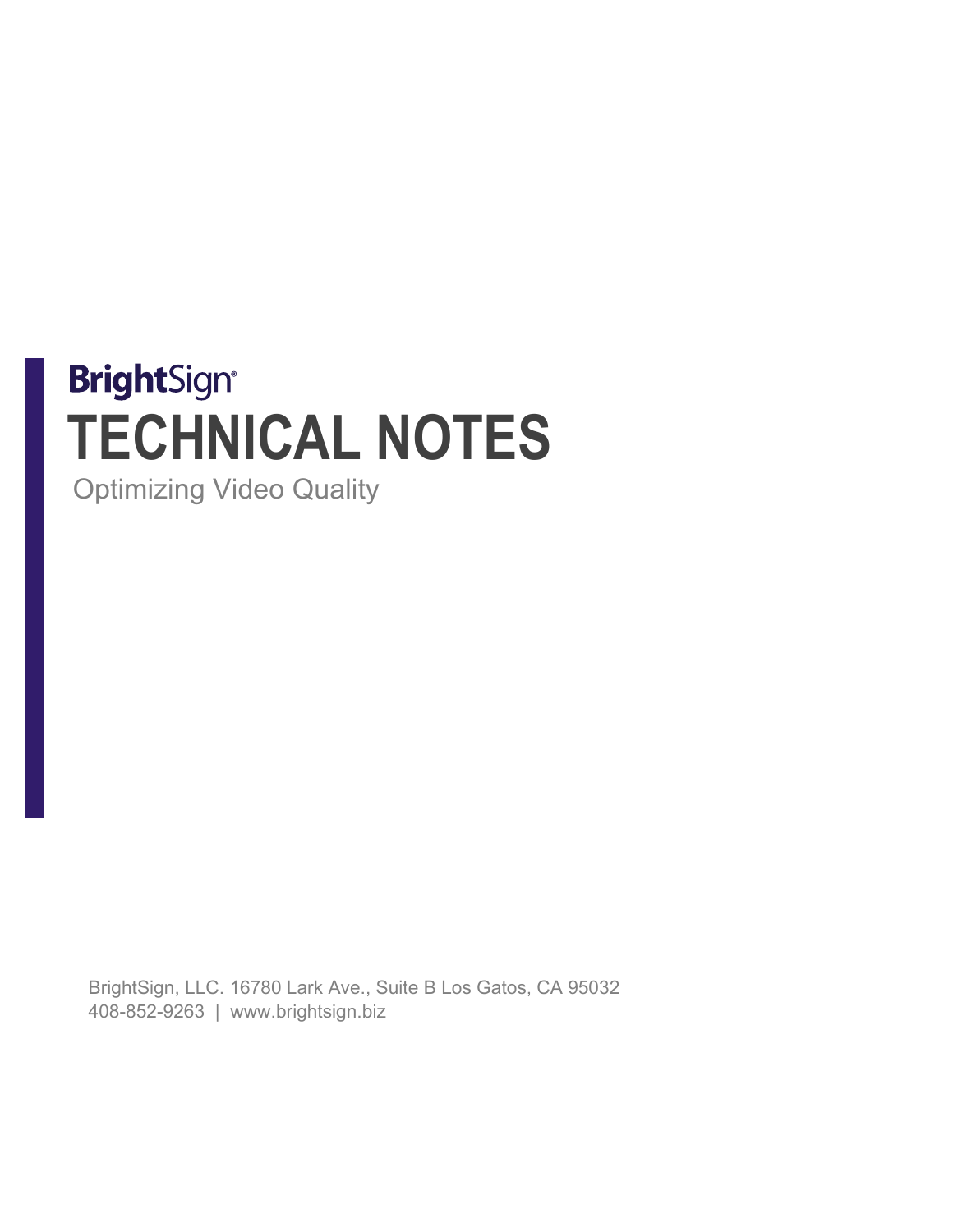# **INTRODUCTION**

BrightSign players are capable of high-quality video playback at 60 frames per second—without dropped frames, hiccups, or video corruption. However, since the digital A/V landscape includes a diverse array of formats, codecs, connectors, video modes, and resolutions, it is possible to reduce the quality of video playback by not configuring your digital signage content properly. This tech note outlines the factors that affect video quality and the steps you can take to ensure that you get the best results.

# **Summary**

To achieve optimal video quality, you must minimize the amount of processing that the player and display device must perform on the video:

- **Avoid downscaling video**: Match the resolution of the authored content to the native resolution of the display. Upscaling the video will also provide close to optimal video performance. For example, displaying 1080p (1920x1080) video in a 1280x720 zone may cause performance degradation, while displaying a 720p (1280x720) video in a 1920x1080 zone should cause no noticeable issues with performance.
- **Use progressive video modes**: Avoid using interlaced video modes (e.g. 1920x1080x60i), especially if the video displays text. Note that the LS422, HD120, HD220, and HD1020 players automatically use interlaced video modes to display 1080p50, 1080p59.94, and 1080p60 video.
- **Match the video frame rate to the native frame rate of the display**: The progressive frame rate of the video should be the same as (or a multiple of) the frame rate of the display. For example, if a display outputs 4K (3840x2160) at a maximum frame rate of 30p, then the 4K video should be at either 30p or 60p. Conversely, you should avoid playing video at a frame rate less than that of the display.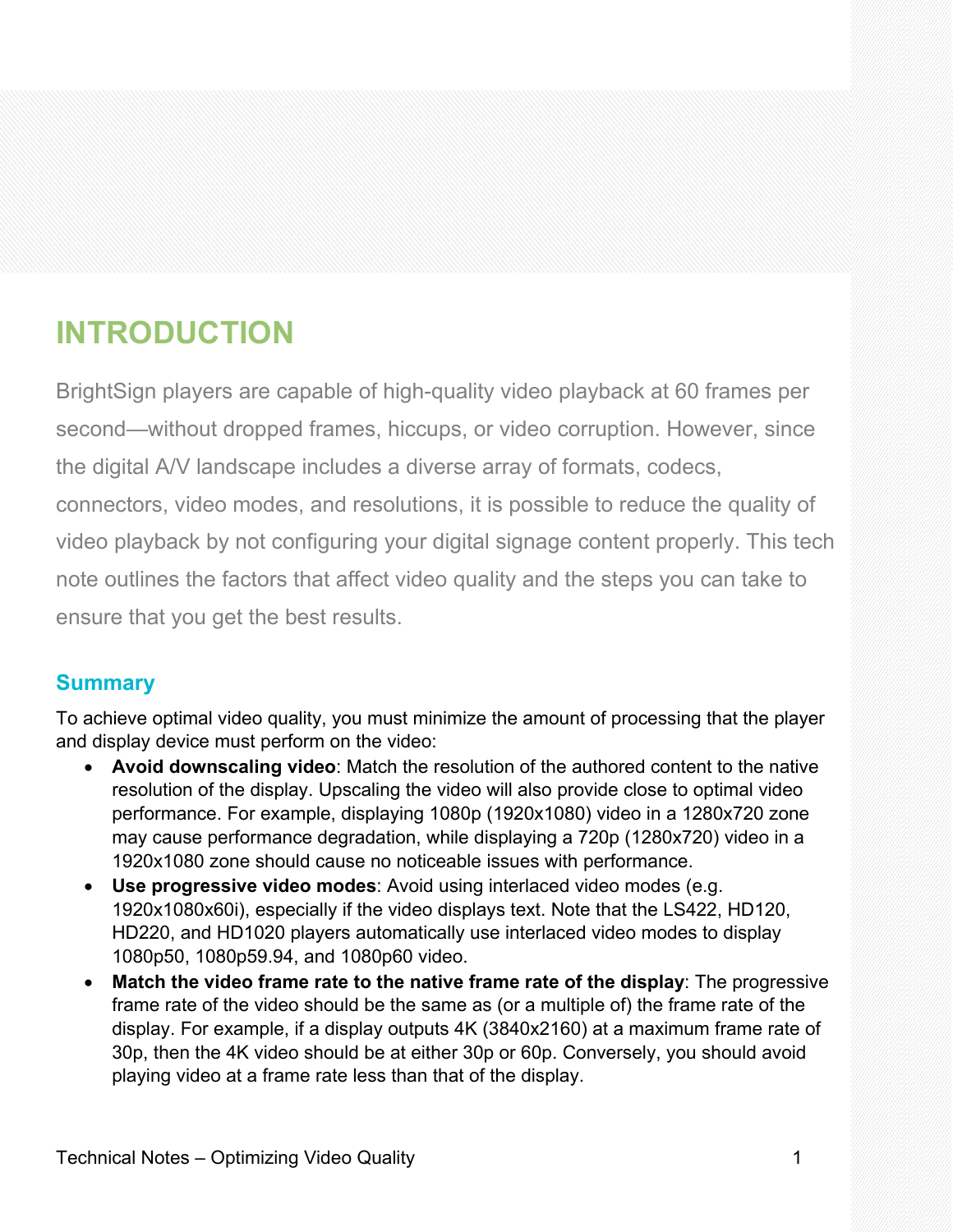- **Avoid using overscan when possible**: The best solution is to select a video mode that doesn't overscan at the chosen output.
- **Use an optimal bitrate**: The maximum recommended CBR (constant bit rate) is 25Mbps for HD, XD, and LS players, while the recommended CBR for 4K players is 30 to 40 Mbps.

# **Scaling**

Scaling occurs when the processor on the device alters the original resolution of the video before it is output to the display. The resolution of the video can be increased (upscaled) or decreased (downscaled). Scaling can occur on both full-screen videos and video windows/zones that only take up a portion of the screen.

It is preferable to exactly match the resolution of the video to the native resolution of the display (or the size of the video zone in the display area). Upscaling the video should cause no noticeable performance degradation. On the other hand, downscaling can only be achieved via decimation (that is, throwing away half the vertical lines), which may result in noticeable video quality issues.

#### **Overscan**

Overscan, which is a type of upscaling, is performed on videos to account for variation in the screen edges of different TV models. The overscan mode on BrightSign players upscales the video by approximately 5%. Most modern TVs have an "exact scan" mode that eliminates the need for overscan entirely. Overscan can be disabled in BrightAuthor by selecting **No overscan – use full screen area** in the **New project** window or in the **Edit > Layout** tab (overscan can also be disabled in BrightScript).

Overscan is only needed for TV modes (e.g. 720p, 1080p), and should never be applicable for VGA modes (e.g. 1370x768, 1600x1200); however, there is some inconsistency in the way that different TVs and monitors deal with overscan settings.

Display manufacturers use different terminology to refer to no overscan:

- **Panasonic**: "1:1 mode"
- **Samsung/LG**: "just scan"
- **Toshiba**: "exact scan"
- **Vizio**: No overscan settings, but the "wide" display mode will disable overscan.

# **Interlacing**

Interlacing is a legacy of cathode ray tube (CRT) TVs and should be generally avoided with LED, LCD, and plasma displays. While CRT TVs show an interlaced signal natively, LED, LCD, and Plasma displays must de-interlace the input prior to displaying it, thereby reducing the video quality. Many displays (especially monitors intended for use with PCs) do not de-interlace video properly, causing video flicker—even with static images.